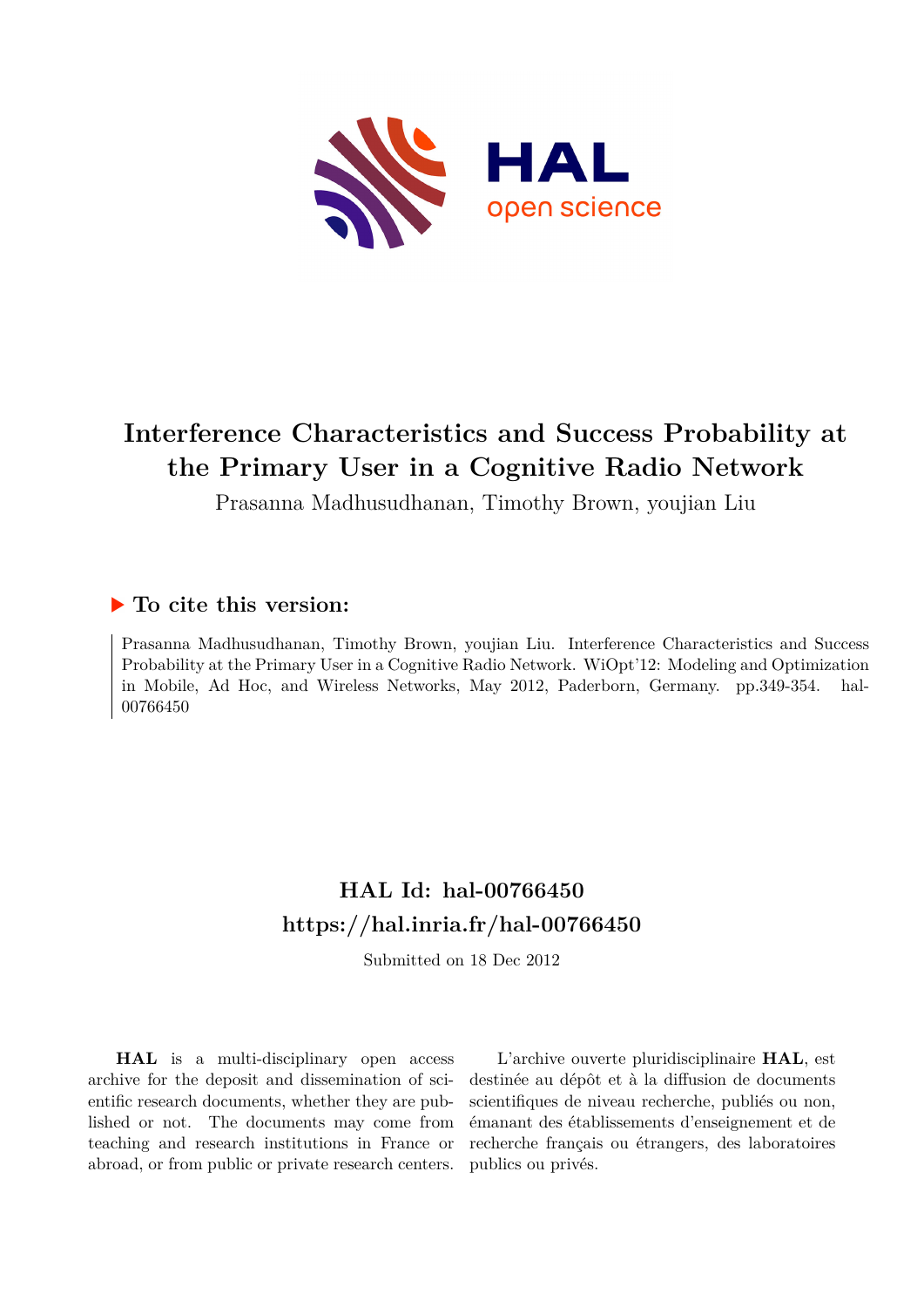# Interference Characteristics and Success Probability at the Primary User in a Cognitive Radio Network

Prasanna Madhusudhanan<sup>∗</sup>, Timothy X Brown<sup>∗+</sup>, Youjian (Eugene) Liu<sup>\*</sup>

<sup>∗</sup> Department of Electrical, Computer and Energy Engineering, † Interdisciplinary Telecommunications Program

University of Colorado, Boulder, CO 80309-0425 USA

{mprasanna, timxb, eugeneliu}@colorado.edu

*Abstract*—We analyze a cognitive radio network where the primary users (PUs) and cognitive radio (CR) devices are distributed over the two-dimensional plane according to two independent homogeneous Poisson processes. Any CR that lies within the detection region of some PU switches to a different channel in order to prevent causing harmful interference at the PU. Using the concepts of stochastic geometry, we study the characteristics of the interference caused by the PUs and the CRs to a given PU. Further, these results are used to obtain tight upper and lower bounds for the success probability at the PU; defined as the probability that the signal-to-interferenceplus-noise ratio (SINR) is beyond a certain operating threshold.

*Index Terms*—Cognitive radio, Interference modeling, Beaconing, Poisson point process, Boolean Model, Poisson cluster process, Order Statistics, Stochastic geometry.

#### I. INTRODUCTION

The FCC has allowed the operation of cognitive radio (CR) devices in the ultra high frequency (UHF) television (TV) bands under the condition that they do not cause harmful interference to the operation of the primary users [1], [2]. This paper assesses the effect of the CRs on the primary users in this band, that are the TV transmitter-receiver pairs and the wireless microphone systems.

The CR devices sense the primary user by the signals from beaconing devices or by checking its current position against a database of primary receiver locations to decide whether it should transmit or not. In [3] and references therein, the CR arrangement is modeled as a homogeneous Poisson process and a characteristic function based interference analysis at the primary receiver has been considered. For a similar system model, [4] derives expressions for the primary user outage probability due to the interference by the CRs in the system employing various dynamic spectrum sharing techniques. But, all these studies are restricted to a single primary user case.

Here, the CRs and the primary users are both distributed over the plane according to independent homogeneous Poisson point processes. Such a model has been studied extensively for establishing transmission capacity bounds for the coexistence of the primary users and CRs when the CRs do not perform spectrum sensing (e.g. [5]–[7]). In this paper, as in [8], the CRs perform a location based sensing, and engages in transmission over the channel only when they detect a free channel. While in [8], closed form lower bounds and approximations for the outage probability at the primary receiver and the CR receiver are computed, here, we develop a systematic approach where we first study the various characteristics of the interference to

a given primary user due to the presence of the other primary users and the CRs in the network and obtain a series of bounds for the same (see Section III). Then, we use these results to obtain tight upper and lower bounds for the tail probability of the signal-to-interference-plus-noise ratio (SINR) at a typical primary user (see Section IV). Once the tail probability of SINR is known, the success probability at the typical primary user is also characterized. Section V discusses the various bounds derived using a numerical example.

#### II. SYSTEM MODEL

We briefly describe the modeling details for the cognitive radio (CR) and the primary user arrangements that are used in the SINR analysis at a typical primary user.

*1) CR and Primary User Relationship:* The potential CR transmitters and the primary receivers are distributed according to independent homogeneous Poisson point processes in  $\mathbb{R}^2$ with constant densities  $\lambda$  and  $\mu$ , respectively. All the CR receivers and the primary transmitters are at a fixed distance  $r_c, r_p$ , respectively from their corresponding counterparts, in a direction that is independent and identically distributed according to a uniform distribution in  $[0, 2\pi]$ . Let  $C = \{\xi_i, i \geq 1\}$ and  $\mathcal{P} = \{\zeta_i, i \geq 1\}$  represent the set of locations of the potential CR transmitters and primary receivers from the corresponding homogeneous Poisson processes, respectively.

These potential CRs sense the channel for the primary user. If a CR lies within a given distance  $D$  of a primary user, it is in the primary user's so-called *detection region* and will vacate the channel. Otherwise it will transmit and be *active* on the channel. As a result, notice that the set of active CRs is no more a homogeneous Poisson point process as shown in Figure 1. The detection region for the primary receiver located at the origin is  $S = \{x : ||x||_2 \le D\}$ , where  $||\cdot||_2$  is the Euclidean distance. The set  $\beta$  is the union of the detection regions around all the primary users in  $\mathbb{R}^2$ , and the result is the Boolean model [9], [10].

*2) Performance Metric:* Without loss of generality, we study the SINR at a typical primary receiver located at the origin. Hence, we have the Palm distribution of the primary receivers and the CR transmitters conditioned on this receiver. By Slivnyak's theorem [11], the Palm distribution of the primary receivers is the same as the homogeneous Poisson point process with density  $\mu$ . The Palm distribution of the Boolean model  $\beta$  conditioned on the typical primary receiver is the same as the set  $\mathcal{B}\bigcup \mathcal{S}$  [10, Page 202]. The received power at the origin from either a primary or CR transmitter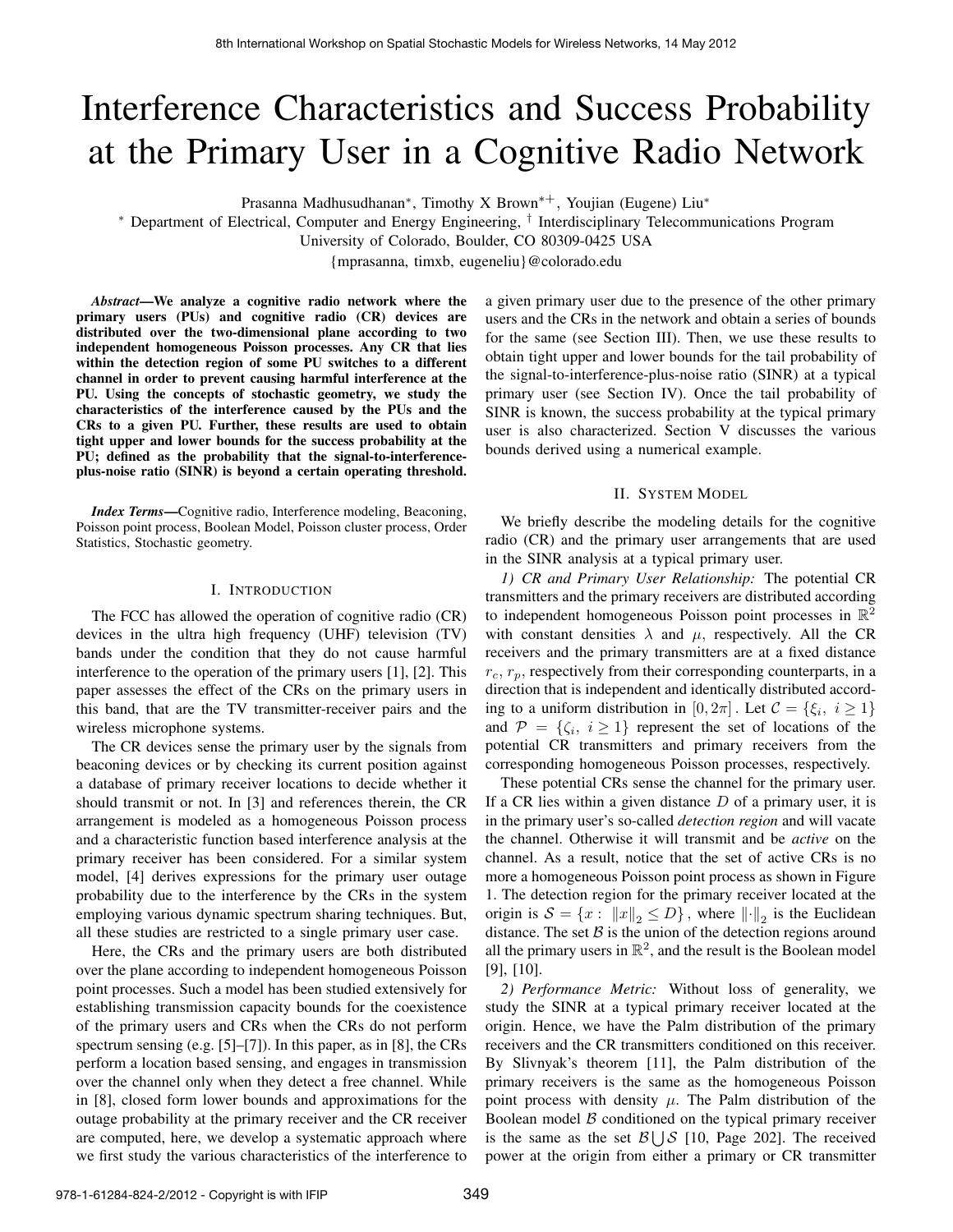

Figure 1. Primary user and cognitive radio arrangement

is modeled as  $P = \frac{K \Psi}{R^{\epsilon}}$ , where K captures radio factors including the transmission power of the transmitter,  $R$  is the separation between the transmitter and the receiver,  $\varepsilon$  (> 2) is the path-loss exponent, and  $\Psi$  is an exponential random variable with mean 1 for fading. The parameters are distinguished by subscripts p for PU and s for CR as  $K_p, K_s, \varepsilon_p, \varepsilon_s$ .

Further, SINR =  $\frac{K_P \Psi_p r_p^{-\epsilon_P}}{\eta+I}$ , where the numerator is the received power at the primary receiver due to a primary transmitter located at a distance ' $r_p$ ' from the primary receiver,  $\eta$  is the noise power, I is the total interference power at the primary receiver due to other primary users and the active CRs in the system,  $\Psi_n$  is independent of I.

Successful communication between the primary transmitterreceiver pair is possible only when the SINR at the primary receiver is above a given threshold, say Γ. The probability of this event is called the *success probability* and is denoted by  $\mathbb{P}(\{\text{SINR} > \Gamma\})$ . The evaluation of the success probability at the primary user can be simplified as follows:

$$
\mathbb{P}\left(\left\{\text{SINR} > \Gamma\right\}\right)
$$
\n
$$
\stackrel{(a)}{=} \mathbb{P}\left(\left\{\Psi_P > \frac{\Gamma\left(\eta + I\right)}{K_P r_p^{-\epsilon_P}}\right\}\right) \stackrel{(b)}{=} \mathbb{E}\left[\exp\left(-\frac{\Gamma\left(\eta + I\right)}{K_P r_p^{-\epsilon_P}}\right)\right]
$$
\n
$$
\stackrel{(c)}{=} \exp\left(-\frac{\eta \Gamma}{K_P r_p^{-\epsilon_P}}\right) \times \underbrace{\mathbb{E}\left[\exp\left(-\frac{\Gamma I}{K_P r_p^{-\epsilon_P}}\right)\right]}_{\text{Factor 1} = \mathbb{P}_{\text{SNR}}(\Gamma)},\qquad(1)
$$

where  $(a)$  is obtained by rearranging the terms in SINR;  $(b)$  is obtained by noting that  $\Psi_P$  is an exponential random variable with mean 1 and independent of  $I$ ;  $\mathbb{E}[\cdot]$  is the expectation operator, and is with respect to the joint distribution of all the random variables involved in I; *Factor 1* in (c) is the success probability in the absence of CRs and other PUs and the *Factor 2* is success probability in the interference-limited system.

#### III. INTERFERENCE CHARACTERISTICS

The total interference at the primary receiver at the origin is  $I = I_{pp} + I_{pc}$ , with  $I_{pp} = \sum_{i=1}^{\infty} K_p \Psi_{pi} ||\zeta_i + X_i||_2^{-\epsilon_p}$ ,  $I_{pc} = \sum_{i=1}^{+\infty} K_s \Psi_{si} ||\xi_i||_2^{-\varepsilon_s} \mathcal{I}(\xi_i \notin (\mathcal{B} \cup \mathcal{S}))$ , where  $I_{pp}$  is the sum of the interferences from all the primary transmitters

in the system;  $X_i$ 's are the locations of the primary transmitters for the corresponding primary receivers, and are  $r_p$  away from the corresponding primary receiver in a direction uniformly distributed in  $[0, 2\pi]$ ,  $I_{pc}$  is the sum of the interferences from all the active CRs in the system, obtained by considering the CR transmitters that do not belong to the detection region of any primary receiver;  $\beta$  and  $\beta$  are as defined in Section II-1. Notice that  $I_{pp}$  and  $I_{pc}$  are dependent random variables, and characterizing the total interference  $I$  in closed form has not been possible. In the rest of this section, we study the characteristics of  $I_{pp}$  and  $I_{pc}$ , such as their mean and moment generating functions (Laplace transforms) and developed sufficient machinery by the end of the section to be able to characterize the total interference  $I$  as well as the success probability, using upper and lower bounds.

#### A. Interference due to the Primary Transmitters  $(I_{pp})$

Using Campbell's theorem [12], it can be shown that the expected value of the random variable  $I_{pp}$ ,  $\mathbb{E}[I_{pp}]$  is infinite. Now, we provide closed form expressions for the Laplace transform of  $I_{pp}$  (denoted as  $\mathcal{L}_{I_{pp}}(s)$ ) and the variance of the random variable  $e^{-sI_{pp}}$ , denoted by var  $(e^{-sI_{pp}})$ , the proof for the former can be found in [11], and the latter is obtained by the definition of variance of a random variable.

$$
\mathcal{L}_{I_{pp}}(s) = e^{-\mu G\left((sK_p)^{-1}, \varepsilon_p, 0\right)}, \tag{2}
$$

$$
\text{var}\left(e^{-sI_{pp}}\right) = \mathcal{L}_{I_{pp}}(2s) - \left[\mathcal{L}_{I_{pp}}(s)\right]^2, \quad (3)
$$

where  $s > 0$ , and the function  $G()$  is defined as

$$
G(\alpha, \varepsilon, \delta) \triangleq \int_{r=\delta}^{\infty} \frac{2\pi r dr}{1 + \alpha r^{\varepsilon}}
$$
  
= 
$$
\frac{2\pi^2 \alpha^{-\frac{2}{\varepsilon}}}{\varepsilon \sin\left(\frac{2\pi}{\varepsilon}\right)} - \pi \delta^2 {}_2F_1\left(1, \frac{2}{\varepsilon}; 1 + \frac{2}{\varepsilon}; -\alpha \delta^{\varepsilon}\right), \quad (4)
$$

where  ${}_2F_1(\cdot, \cdot; \cdot; \cdot)$  is the Gauss hypergeometric function.

#### *B. Interference due to the CR Transmitters*  $(I_{pc})$

The average interference caused by the active CRs to the typical primary user can be evaluated in closed form and is presented in the following lemma.

**Lemma 1.** The expected value of  $I_{pc}$ , denoted as,  $\mathbb{E}[I_{pc}]$  is

$$
\mathbb{E}\left[I_{pc}\right] = \frac{\lambda e^{-\mu\pi D^2} K_s 2\pi D^{2-\varepsilon_s}}{\varepsilon_s - 2}.
$$
 (5)

*Proof:* We note

$$
\mathbb{E}\left[I_{pc}\right] \stackrel{(a)}{=} \mathbb{E}\left[\sum_{i=1}^{\infty} K_s \left\|\xi_i\right\|_2^{-\varepsilon_s} \Psi_i \mathbb{P}\left(\{\xi_i \in \mathcal{B}^c\}\right) \mathcal{I}\left(\xi_i \notin \mathcal{S}\right)\right]
$$
\n
$$
\stackrel{(b)}{=} e^{-\mu \pi D^2} \mathbb{E}\left[\sum_{i=1}^{\infty} K_s \left\|\xi_i\right\|_2^{-\varepsilon_s} \mathcal{I}\left(\xi_i \notin \mathcal{S}\right)\right],
$$

where  $(a)$  is obtained by noting that the random set  $\beta$  is independent of the other random variables and by taking the expectation w.r.t.  $\beta$  inside the summation, (b) is obtained after evaluating the expectations w.r.t. the i.i.d. Rayleigh fading factors, and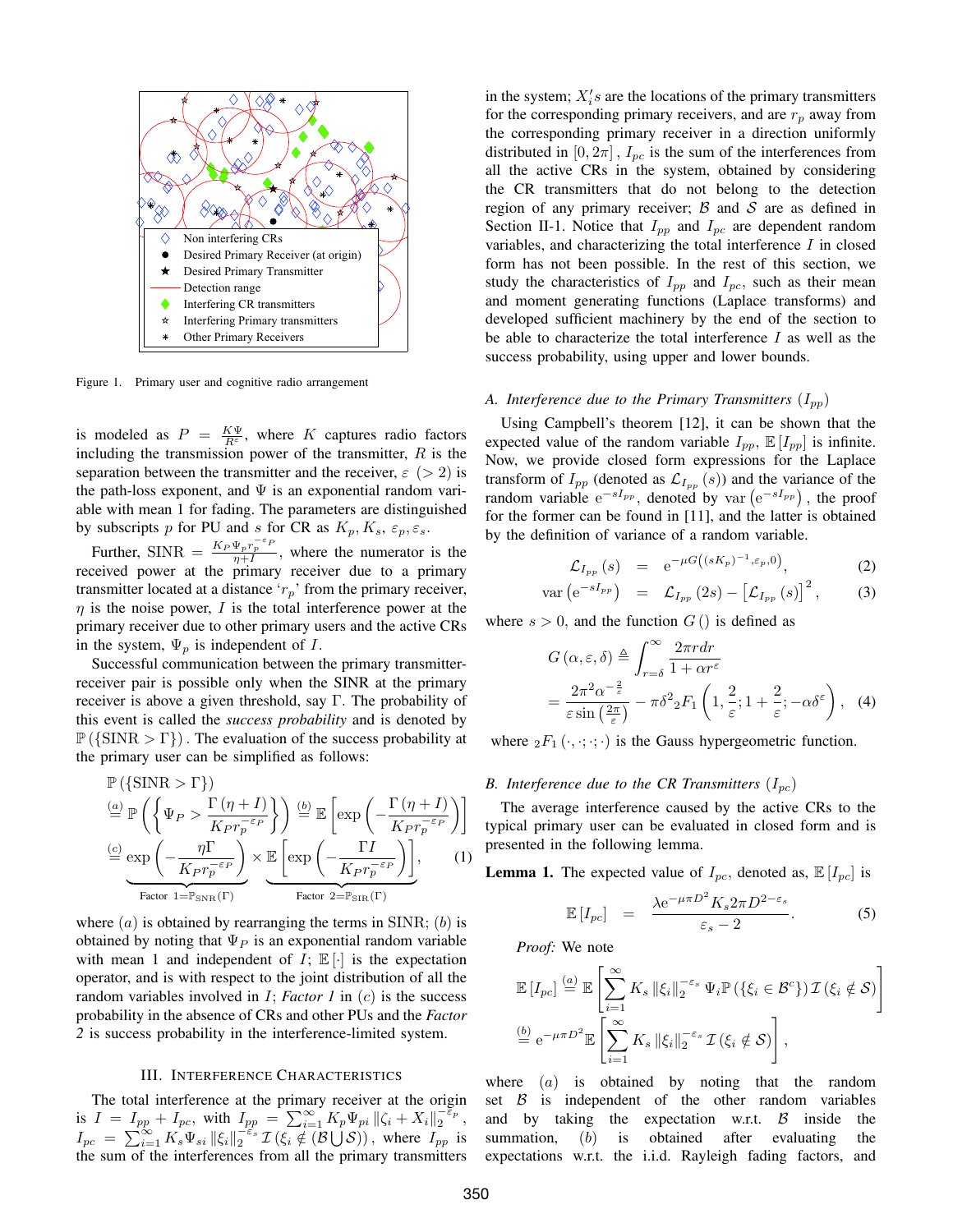the random set B, respectively, with  $\mathbb{P}(\lbrace x_i \notin \mathcal{B} \rbrace)$  $\mathbb{P}(\{\text{No primary users up to a distance } D \text{ from } x\})$  $e^{-\mu\pi D^2}$ , and finally (5) is obtained by applying Campbell's theorem for Poisson point processes [12].

Next, it is of interest to obtain the Laplace transform of  $I_{pc}$ ,  $\mathcal{L}_{I_{pc}}(s) = \mathbb{E}\left[e^{-sI_{pc}}\right]$ . This quantity cannot be characterized in closed form, and hence we find the upper and lower bounds. In this paper, equalities or inequalities between random variables implicitly refer to equivalences or dominances, respectively, in the usual stochastic ordering sense [13].

Let us define  $I' \triangleq \sum_{i=1}^{\infty} K_s \Psi_i ||\xi_i||^{-\varepsilon_s} \mathcal{I}(\xi_i \in \mathcal{S}^c)$ P Let us define  $I' \triangleq \sum_{i=1}^{\infty} K_s \Psi_i ||\xi_i||^{-\varepsilon_s} \mathcal{I}(\xi_i \in \mathcal{S}^c), I_2 \triangleq \sum_{i=1}^{\infty} K_s \Psi_i ||\xi_i||^{-\varepsilon_s} \mathcal{I}(\xi_i \in \mathcal{B} \bigcap \mathcal{S}^c)$  as the interference due to all the CRs in the system except for those in the detection region of the typical primary receiver (both  $\blacklozenge$ 's and  $\lozenge$ 's in Figure 1, and beyond  $D$  from the origin), and the interference due to the CRs, located beyond  $D$  from the origin and within the detection range of one/more primary users (only the  $\Diamond$ 's in Figure 1, and beyond  $D$  from the origin), respectively. Notice that  $I' = I_{pc} + I_2$ . Moreover, I' is independent of B, and conditioned on  $\mathcal{B}$ ,  $I_{pc}$  is independent of  $I_2$ , since they are the interferences caused by the points that belong to two disjoint sets, namely,  $\mathcal{B} \bigcap \mathcal{S}^c$ , and  $\mathcal{B}^c \bigcap \mathcal{S}^c$ , respectively. The following lemma gives a lower bound for  $\mathcal{L}_{I_{pc}}(s)$ .

**Lemma 2.** A lower bound for  $\mathcal{L}_{I_{pc}}(s)$  is given by

$$
\mathcal{L}_{I_{pc}}^{l}(s) = \max \left( \mathbb{E}\left[e^{-sI'}\right], e^{-s\mathbb{E}\left[I_{pc}\right]}\right), \quad (6)
$$

where  $\mathbb{E}\left[e^{-sI'}\right] = e^{-\lambda G\left((sK_s)^{-1}, \varepsilon_s, D\right)},$  and  $\mathbb{E}\left[I_{pc}\right]$  is derived in Lemma *1.*

*Proof:* By noting that  $I_{pc} = I' - I_2 \leq I'$ , we get  $\mathcal{L}_{I_{pc}}(s) \geq \mathbb{E}\left[e^{-sI'}\right] = e^{-\lambda G\left((sK_s)^{-1}, \varepsilon_s, D\right)}$ . This bound is the same as that obtained in [8]. Another lower bound is obtained by applying Jensen's inequality to  $\mathcal{L}_{I_{pc}}(s)$ , which is a convex function of  $I_{pc}$ .  $\mathcal{L}_{I_{pc}}(s) = \mathbb{E}\left[e^{-sI_{pc}^{(s)}}\right] \geq e^{-s\mathbb{E}[I_{pc}]}$ . Since the maximum of the above mentioned two lower bounds also serves as a lower bound for  $\mathcal{L}_{I_{pc}}(s)$  , we get  $(6)$ .

Next, we provides a series of upper bounds for  $\mathbb{E}\left[e^{-sI_{pc}}\right]$ .

**Theorem 1.** Upper bounds for  $\mathcal{L}_{I_{pc}}(s)$  are as follows

$$
\mathcal{L}_{I_{pc}}^{u1}(s) = \begin{cases}\n1 & , sK_s D^{-\varepsilon_s} \ge 1 \\
\mathbb{E}\left[e^{-sI'}\right] \mathbb{E}\left[e^{s\hat{I}_2^{(1)}}\right] \mathbb{E}\left[e^{s\hat{I}_2^{(2)}}\right] & , sK_s D^{-\varepsilon_s} < 1\n\end{cases}, (7)
$$
\n
$$
\mathcal{L}_{I_{nc}}^{u2}(s) = \prod_{r=1}^{2} \left(1 - \rho_{NC} H_i\left(\lambda, \left(2sK_s\right)^{-1}, \varepsilon_s, D\right)\right)^{\frac{1}{2}}\n\tag{8}
$$

$$
\mathcal{L}_{I_{pc}}^{u2}(s) = \prod_{i=1} \left(1 - \rho_{NC} H_i\left(\lambda, (2sK_s)^{-1}, \varepsilon_s, D\right)\right)^2(s)
$$

$$
\mathcal{L}_{I_{pc}}^{u3}(s) = 1 - \sum_{i=1}^{P_{NC}} \frac{P_{NC}^{u1}(A, (201s)^{-1}, 8, 2)}{2}, \quad (9)
$$

$$
\mathcal{L}_{I_{pc}}^{u4}(s) = 1 - \rho_{NC} H_1\left(\lambda, (sK_s)^{-1}, \varepsilon_s, D\right),\tag{10}
$$

$$
\mathcal{L}_{I_{pc}}^{u}(s) = \min\left(\left\{\mathcal{L}_{I_{pc}}^{ui}(s)\right\}_{i=1}^{4}\right),\tag{11}
$$

here 
$$
\mathbb{E}\left[e^{-sI'}\right] \text{ is as in Lemma 2, } \rho_{NC} = e^{-\mu\pi D^2},
$$

$$
\mathbb{E}\left[e^{sI_2^{(1)}}\right]
$$

$$
= e^{\mu\pi \left(D + (2sK_s)^{\frac{1}{\varepsilon_s}}\right)^2 \left(e^{\frac{\lambda\pi D^2}{(sK_s)^{-1}D^{\varepsilon}-1}}-1\right)}, \qquad (12)
$$

$$
\mathbb{E}\left[e^{sI_2^{(2)}}\right]
$$

$$
= e^{\mu \int_{r=(2sK_s)^{\frac{1}{\varepsilon_s}}} \left(e^{\frac{\lambda\pi D^2}{(sK_s)^{-1}r^{\varepsilon_{s}}-1}}-1\right) 2\pi (r+D) dr}, \qquad (13)
$$

$$
H_k\left(\lambda, (2sK_s)^{-1}, \varepsilon_s, D\right)
$$

 $w$ 

$$
= \int_{r=D}^{\infty} \frac{(\lambda \pi)^k 2r \times (r^2 - D^2)^{k-1} dr}{\left(1 + (2sK_s)^{-1} r^{\varepsilon_s}\right) e^{\lambda \pi (r^2 - D^2)}}.
$$
 (14)

 $\blacksquare$ 

*Proof:* See Appendix A. Further, note that  $\mathbb{E}\left[e^{s\hat{I}_2^{(2)}}\right]$  in the above theorem can be easily computed to any desired accuracy by numerical inte-

gration. Now, using the lower and upper bounds for  $\mathcal{L}_{I_{pc}}(s)$ , we find the bounds for the variance of the random variable  $e^{-sI_{pc}}$ , denoted by var  $(e^{-sI_{pc}})$ , in the following lemma.

**Proposition 1.** Upper and lower bounds for var  $(e^{-sI_{pc}})$  are

$$
\operatorname{var}_{u}\left(\mathrm{e}^{-sI_{pc}}\right) = \max\left(0, \mathcal{L}_{I_{pc}}^{u}\left(2s\right) - \left[\mathcal{L}_{I_{pc}}^{l}\left(s\right)\right]^{2}\right), \quad (15)
$$

$$
\text{var}_{l}\left(e^{-sI_{pc}}\right) = \max\left(0, \mathcal{L}_{I_{pc}}^{l}\left(2s\right) - \left[\mathcal{L}_{I_{pc}}^{u}\left(s\right)\right]^{2}\right). \quad (16)
$$

The max operation ensures that the bounds are non-negative. Further, the lower (upper) bound is obtained by lower (upper) bounding each term in var  $(e^{-sI_{pc}}) = \mathcal{L}_{I_{pc}}(2s) - [\mathcal{L}_{I_{pc}}(s)]^2$ , which is due to the definition of variance of a random variable. Having studied the characteristics of the interference caused by the primary transmitters and the CR transmitters in this section, we are ready to characterize the success probability for a typical primary receiver.

#### IV. SUCCESS PROBABILITY AT THE PRIMARY RECEIVER

Given the SINR threshold  $(Γ)$  for successful communication between a given primary transmitter-receiver pair, the success probability follows from (1) to be

$$
\mathbb{P}\left(\text{SINR} > \Gamma\right) = \mathbb{P}_{\text{SNR}}\left(\Gamma\right) \times \mathbb{P}_{\text{SIR}}\left(\Gamma\right),\tag{17}
$$

where  $\mathbb{P}_{\text{SIR}}(\Gamma) = \mathbb{E}\left[e^{-s(I_{pp}+I_{pc})}\right]$ , with  $s = \frac{\Gamma}{|V_{\text{SIR}}|}$  $\frac{1}{K_p r_p^{-\epsilon_p}}$ . Since the above quantity cannot be characterized in closed form, we consider finding their upper and lower bounds. Further, upper and lower bounds for  $\mathbb{P}_{\text{SIR}}(\Gamma) = \mathbb{E}\left[e^{-s(I_{pp}+I_{pc})}\right]$  are derived in this section, which when multiplied by  $\mathbb{P}_{SNR}(\Gamma)$  provide the corresponding bounds on the success probability.

**Theorem 2.** Upper bounds for  $\mathbb{P}_{\text{SIR}}(\Gamma)$  are

$$
\mathbb{P}_{\text{SIR}}^{u1}(\Gamma) = \min\left(\mathcal{L}_{I_{pp}}(s), \mathcal{L}_{I_{pc}}^{u}(s), \mathcal{L}_{I_{pp}}(s) \mathcal{L}_{I_{pc}}^{u}(s)\right) + \sqrt{\text{var}\left(e^{-sI_{pp}}\right)\text{var}_{u}\left(e^{-sI_{pc}}\right)}\tag{18}
$$

$$
\mathbb{P}_{\text{SIR}}^{u2}\left(\Gamma\right) = \sqrt{\mathcal{L}_{I_{pp}}\left(2s\right) \times \mathcal{L}_{I_{ps}}^{u}\left(2s\right)},\tag{19}
$$

$$
\mathbb{P}_{\rm SIR}^{u}\left(\Gamma\right) = \min\left(\mathbb{P}_{\rm SIR}^{u1}\left(\Gamma\right), \mathbb{P}_{\rm SIR}^{u2}\left(\Gamma\right)\right),\tag{20}
$$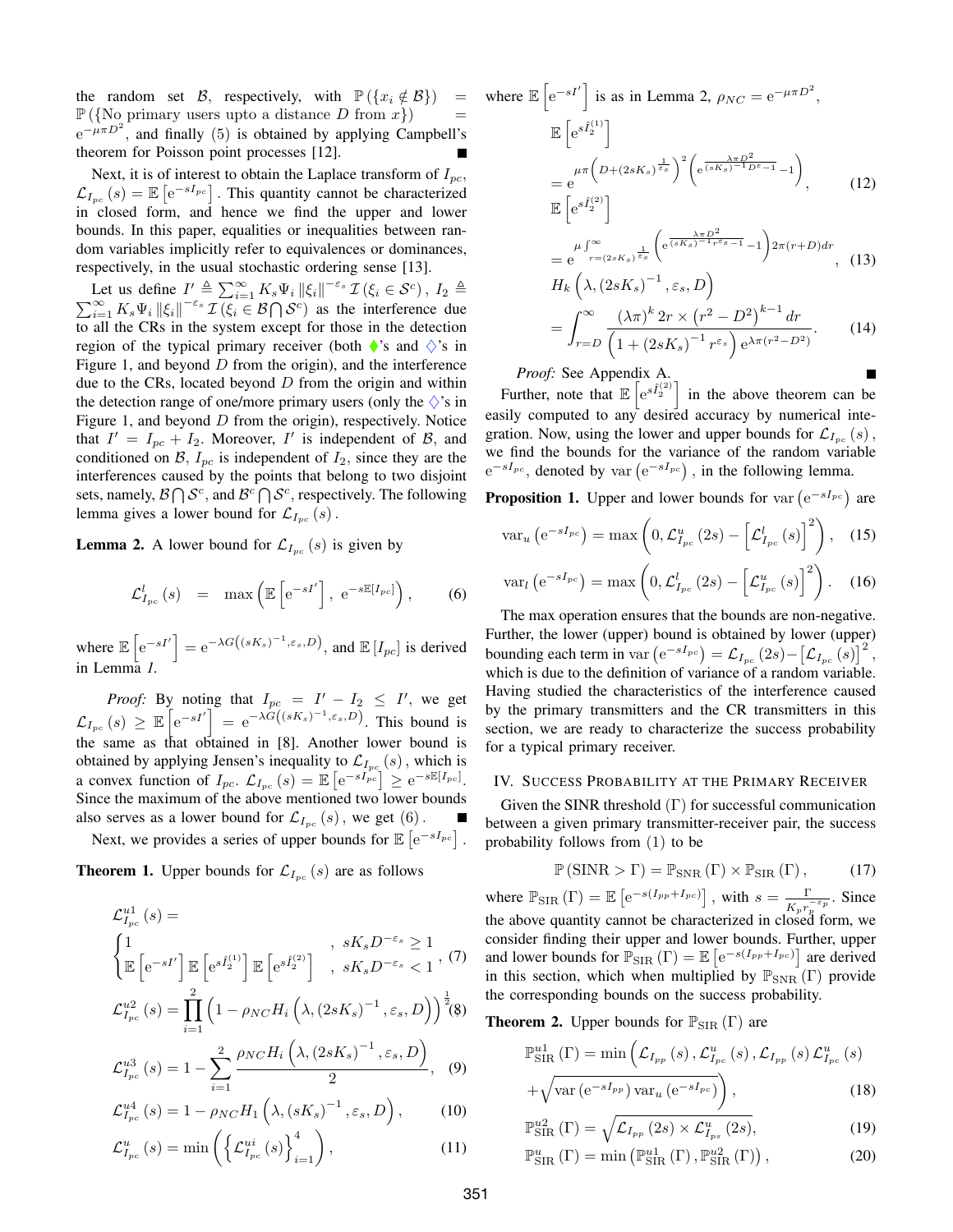where  $s = \frac{\Gamma}{K}$  $\frac{1}{K_p r_p^{-\epsilon_p}}$ , and all the other terms are computed in Section III.

*Proof:* Firstly, notice that  $I_{pp} + I_{pc} \ge \max(I_{pp}, I_{pc})$ , and as a result,  $\mathbb{P}_{\text{SIR}}(\Gamma) \le \min\left(\mathcal{L}_{I_{pp}}(s), \mathcal{L}_{I_{pc}}^u(s)\right)$ . Further, from the definition of the correlation coefficient between two dependent random variables  $X$  and  $Y$ , we get

$$
-1 \le \frac{\mathbb{E}\left[XY\right] - \mathbb{E}\left[X\right]\mathbb{E}\left[Y\right]}{\sqrt{\text{var}\left(X\right) \times \text{var}\left(Y\right)}} \le 1. \tag{21}
$$

Hence, using the upper bound in  $(21)$ , we get

$$
\mathbb{P}_{SIR}(\Gamma) = \mathbb{E}\left[e^{-sI_{pp}} \times e^{-sI_{pc}}\right]
$$
  
\n
$$
\leq \mathcal{L}_{I_{pp}}(s) \mathcal{L}_{I_{pc}}(s) + \sqrt{\text{var}\left(e^{-sI_{pp}}\right) \text{var}\left(e^{-sI_{pc}}\right)}
$$
  
\n
$$
\leq \mathcal{L}_{I_{pp}}(s) \mathcal{L}_{I_{pc}}^{u}(s) + \sqrt{\text{var}\left(e^{-sI_{pp}}\right) \text{var}_{u}\left(e^{-sI_{pc}}\right)}.
$$

Combining the above two mentioned bounds, we get (18). Next, by noting that  $\mathbb{P}_{SIR}(\Gamma) \leq \sqrt{\mathbb{E} [e^{-2sI_{pp}}] \mathbb{E} [e^{-2sI_{pc}}]}$ , by Cauchy-Schwartz inequality and by further upper bounding the second expectation term in the product, we get (19). Finally, (20) is obtained since the minimum of (18) and (19) is a tighter upper bound.

**Theorem 3.** Lower bounds for  $\mathbb{P}_{\text{SIR}}(\Gamma)$  are

$$
\mathbb{P}_{\text{SIR}}^{l1}(\Gamma) = \max\left(0, \mathcal{L}_{I_{pp}}(s) \mathcal{L}_{I_{pc}}^{l}(s) - \sqrt{\text{var}\left(e^{-sI_{pc}}\right) \text{var}_{u}\left(e^{-sI_{pc}}\right)}\right), \quad (22)
$$

$$
\mathbb{P}_{\text{SIR}}^{l2}(\Gamma) = \mathcal{L}_{I_{pp}}(s) \times \mathbb{E}\left[e^{-sI'}\right],\tag{23}
$$

$$
\mathbb{P}^{lb}_{\text{SIR}}\left(\Gamma\right) = \max\left(\mathbb{P}^{l1}_{\text{SIR}}\left(\Gamma\right), \mathbb{P}^{l2}_{\text{SIR}}\left(\Gamma\right)\right),\tag{24}
$$

where  $s = \frac{\Gamma}{K}$  $\frac{1}{K_p r_p^{-\epsilon_p}}$ , and the other terms are in Section III.

*Proof:* Equation (22) is proved along the same lines as (18), but with the help of the lower bound in (21). A tight lower bound for  $\mathbb{P}_{\text{SIR}}(\Gamma)$  is due to [8] and is obtained by upper bounding  $I_{pc}$  with  $I'$  defined in Section III-B. By further noting that  $I_{pp}$  and  $I'$  are independent random variables, we get (23). Further, since the maximum of the lower bounds is also a lower bound, we get (24).

Finally, based on Theorem 2 and Theorem 3, the success probability can be bounded as

$$
\mathbb{P}_{\text{SNR}}\left(\Gamma\right) \cdot \mathbb{P}_{\text{SIR}}^{l}\left(\Gamma\right) \leq \mathbb{P}\left(\text{SINR} > \Gamma\right) \leq \mathbb{P}_{\text{SNR}}\left(\Gamma\right) \cdot \mathbb{P}_{\text{SIR}}^{u}\left(\Gamma\right).
$$

Next, we consider numerical examples to ascertain the efficacy of the success probability bounds shown above.

#### V. NUMERICAL EXAMPLE AND DISCUSSION

We first discuss the primary receiver success probability bounds obtained through bounds on  $\mathcal{L}_{I_{pc}}(s)$  in Section III-B. The lower bound for  $\mathcal{L}_{I_{pc}}(s)$ , based on  $I'$  (see Section III-B) ignores the effect of the multiple primary users in the system, and is a good estimate only for small  $\mu$ , while the other lower bound in (2) dominates in the case of large  $\mu$ . Next,  $\mathcal{L}_{I_{pc}}^{u1}(s)$ is a good upper bound when  $\mu$  is small. As  $\mu$  increases, there are more overlaps between the detection regions of the primary users, the interference from CRs in these regions are counted



Figure 2. SINR<sub>95%</sub> vs  $\mu$  for different values of  $\lambda$ 

multiple times so that  $\hat{I}_2$  is overestimated and  $\mathcal{L}_{I_{pc}}^{u1}(s)$  is a weaker upper bound. On the other hand, as  $\mu$  increases, more primary users are likely to lie near the origin expanding the effective detection region around the origin. Given that signals decay sharply with distance, the interference caused by a few strong CRs can be a good estimate of  $I_{pc}$ . This premise is used to derive  $\mathcal{L}_{I_{pc}}^{u2}(s)$ ,  $\mathcal{L}_{I_{pc}}^{u3}(s)$ , and  $\mathcal{L}_{I_{pc}}^{u4}(s)$ . Of the success probability bounds derived in Section IV,  $\mathbb{P}_{\rm SIR}^{l2}(\Gamma)$  is a tighter lower bound than  $\mathbb{P}_{\text{SIR}}^{l_1}(\Gamma)$  in almost all cases of interest, and was already conceived in [8]. The main contribution of this paper are two-folds. Firstly, a systematic study of the interferences at a primary receiver caused by the primary transmitters and the active CRs is conducted. Secondly, a tight upper bound to the success probability at the primary receiver is achieved, which has not been considered previously.

Next, we consider a cognitive radio network consisting of the primary users and CR devices with the following specification:  $K_p = 1$ ,  $K_s = .2$ ,  $r_p = .5$ ,  $r_s = .1$ ,  $\varepsilon_p = \varepsilon_s = 4$ ,  $\eta = 0$  and  $D = 1$ . At  $D = 1$  and  $\mu = 0.22$  a CR is within the detection region half the time. For a given configuration of  $(\lambda, \mu)$ , a system designer may be interested to find the SINR that a primary user can expect to see with a high reliability, say with a success probability of 95%. Figure 2 shows such a plot for a wide range of values of  $\lambda$  and  $\mu$ , obtained using the success probability bounds derived in Section IV. Notice that the bounds are tight and characterize the  $\text{SINR}_{95\%}$  within a gap of less than a couple dB for almost all combinations of  $(\lambda, \mu)$  considered. An interesting point to note is that, for large  $\mu$ , irrespective of the CR density  $(\lambda)$ , the SINR performance converges to the no CR case  $(\lambda = 0)$ . Next, Figure 3 shows the plot for the success probability bounds versus the SINR threshold  $(Γ)$  for typical values of  $Γ$  that is pertinent to the CR and primary user operation. The "Approximation" curves are obtained using [8, Eq. (8)], and are included for reference as they closely match the behavior of system simulations, as shown in [8, Figure 2]. Notice that the bounds derived characterize the success probability with a small gap for all combinations of  $(\lambda, \mu)$ .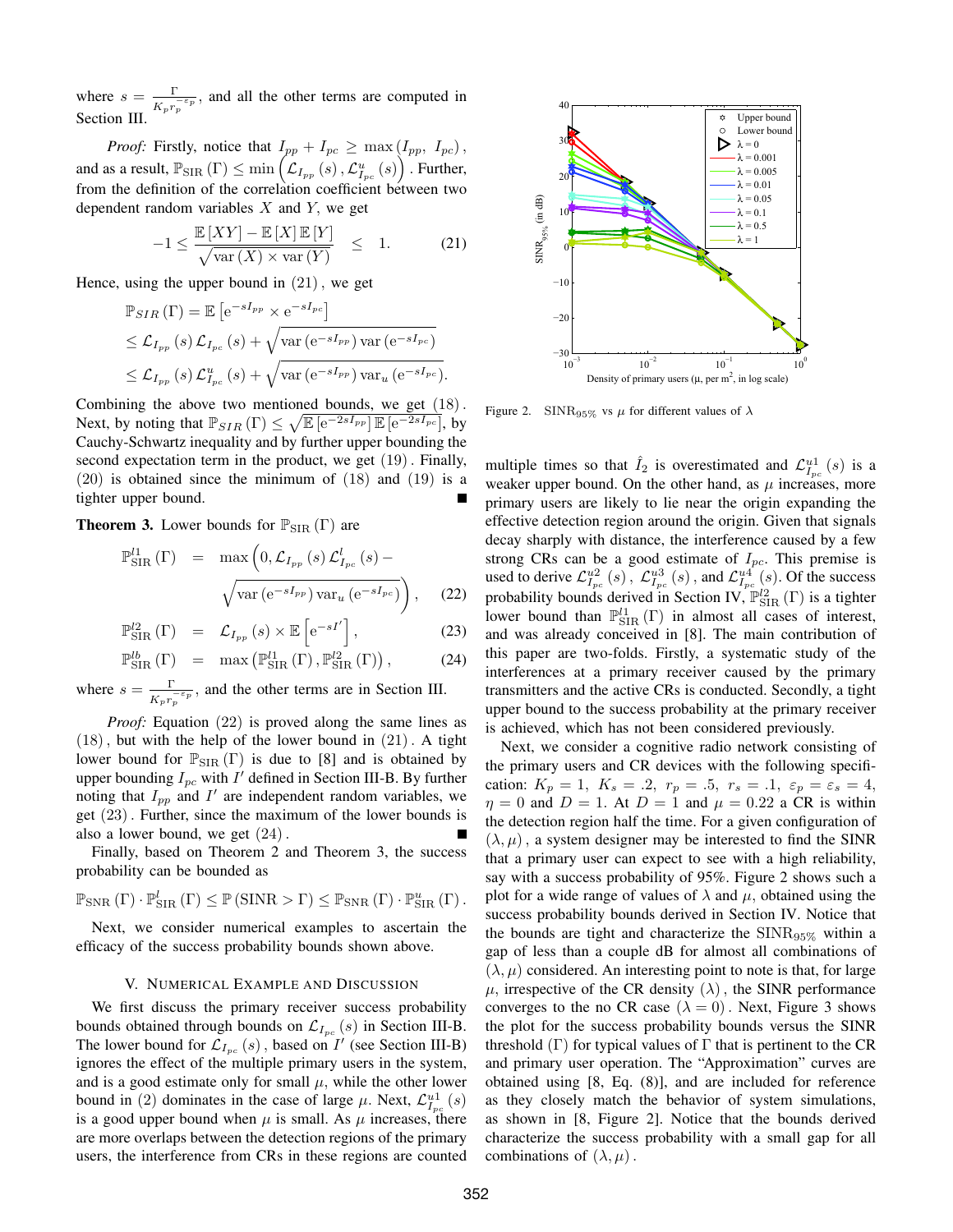

Figure 3. Success Probability bounds for various combinations of  $(\lambda, \mu)$ 

#### VI. CONCLUSIONS

We consider a cognitive radio network with the primary users and CRs distributed according to independent homogeneous Poisson point processes on the plane. The CRs do not transmit if they are within a detection (protection) region around the primary user. Tight upper and lower bounds for the success probability at a given primary receiver are obtained through a series of bounds developed for the Laplace transform of the interference caused by the CRs. These bounds are derived by employing ideas ranging from exploiting the order statistics of the distances of the CRs, applying Jensen's inequality to the Laplace transform of the CR interference, to suitably exploiting the structure of the Matérn cluster process. In specific, the success probability upper bound obtained in this paper, complements the lower-bound results in [8] and they together characterize the success probability at a given primary receiver within a small gap. Moreover, the techniques developed here can be used to study the success probability at a typical CR receiver, and this will be pursued elsewhere.

#### **REFERENCES**

- [1] "Unlicensed Operation in the TV Broadcast Bands," *Federal Communications Commission*, no. ET Docket No. 10-174, 2010.
- [2] "Unlicensed Operation in the TV Broadcast Bands," *Federal Communications Commission*, no. ET Docket No. 04-186, 2004.
- [3] P. Madhusudhanan, J. G. Restrepo, Y. Liu, T. X. Brown, and K. Baker, "Modeling of Interference from Cooperative Cognitive Radios for Low Power Primary Users," in *IEEE Globecom 2010 Wireless Communications Symposium*, 2010, pp. 1–6.
- [4] R. Menon, R. Buehrer, and J. Reed, "On the Impact of Dynamic Spectrum Sharing Techniques on Legacy Radio Systems," *Wireless Communications, IEEE Transactions on*, vol. 7, no. 11, pp. 4198 –4207, november 2008.
- [5] J. Lee, J. Andrews, and D. Hong, "Spectrum-Sharing Transmission Capacity," *Wireless Communications, IEEE Transactions on*, vol. 10, no. 9, pp. 3053 –3063, september 2011.
- [6] S. Zaidi, M. Ghogho, and D. McLernon, "Transmission Capacity Analysis of Cognitive Radio Networks under Co-existence Constraints,' in *Signal Processing Advances in Wireless Communications (SPAWC), 2010 IEEE Eleventh International Workshop on*, june 2010, pp. 1 –5.
- [7] C. Yin, L. Gao, T. Liu, and S. Cui, "Transmission Capacities for Overlaid Wireless Ad Hoc Networks with Outage Constraints," in *Communications, 2009. ICC '09. IEEE International Conference on*, june 2009, pp. 1 –5.
- [8] C.-H. Lee and M. Haenggi, "Interference and Outage in Poisson Cognitive Networks," *IEEE Transactions on Wireless Communications*, 2012. [Online]. Available: http://www.nd.edu/ mhaenggi/pubs/twc12.pdf
- [9] D. Stoyan, W. S. Kendall, and J. Mecke, *Stochastic Geometry and its Applications*, 1995.
- [10] P. Hall, *Introduction to the theory of coverage processes*. John Wiley & Sons, Inc., 1988.
- [11] M. Haenggi and R. K. Ganti, "Interference in Large Wireless Networks," *Foundations and Trends in Networking*, vol. 3, no. 2, pp. 127–248, 2008, available at http://www.nd.edu/ mhaenggi/pubs/now.pdf. [Online]. Available: http://www.nd.edu/ mhaenggi/pubs/now.pdf
- [12] J. F. C. Kingman, *Poisson Processes (Oxford Studies in Probability)*. Oxford University Press, USA, January 1993.
- [13] M. Shaked and J. Shanthikumar, *Stochastic Orders*, ser. Springer Series in Statistics. Springer, 2007.
- [14] D. Yogeshwaran, "Poisson-Poisson Cluster SINR Coverage Process," INRIA/ENS TREC, Ecole Normale Superieure, Paris, France, Tech. Rep., 2006. [Online]. Available: http://www.di.ens.fr/ yogesh/ppclustersinr.pdf

#### APPENDIX

#### *A. Proof for Theorem 1*

*Proof for* (7) : Notice that  $\mathbb{E}\left[e^{-sI'}\right] = \mathbb{E}\left[e^{-sI_{pc}} | \mathcal{B}\right] \times$  $\mathbb{E}\left[e^{-sI_2}|\mathcal{B}\right]$ , since I' is independent of B, and conditioned on  $\mathcal{B}$ ,  $I_{pc}$  and  $I_2$  are independent of each other. So,  $\mathcal{L}_{I_{pc}}(s) = \mathbb{E}\left[e^{-sI'}\right] \mathbb{E}_{\mathcal{B}}\left[1/\mathbb{E}\left[e^{-sI_2}\middle|\mathcal{B}\right]\right] \leq$  $\min\left(1,\mathbb{E}\left[e^{-sI'}\right]\mathbb{E}\left[e^{sI_2}\right]\right)$ , by applying Jensen's inequality to the expectation term in the denominator. Here,  $\mathcal{L}_{I_{pc}}(s)$ is upper bounded by finding an upper bound for  $I_2$ . One approach is to upper bound  $I_2$  with the total interference caused in a Matérn cluster process, where in the parent points are the locations of the primary users, the daughter points are i.i.d. uniformly distributed within the circle of radius D around the origin, and the number of daughter points for a given primary user is a Poisson random variable with mean  $\lambda \pi D^2$ , which is exactly the mean number of CRs in S. Matérn cluster process is a special case of Poisson cluster processes [9, Section 5.3] and further details in the context of this paper can be found in [14]. Thus, we have,  $I_2 \leq \sum_{i=1}^{\infty} \sum_{j=1}^{N_i} K_s \Psi_{ij} ||\zeta_i + X_{ij}||^{-\varepsilon_s} \triangleq \tilde{I}_2$ , where  ${N_i}_{i=1}^{\infty}$  $\sum_{i=1}^{\infty} \frac{\text{i.i.d.}}{\sim} \text{Poisson}(\lambda \pi D^2)$ ,  $\left\{ \zeta_i, \{\zeta_i + X_{ij}\}_{j=1}^{N_i} \right\}_{i=1}^{\infty}$  is the set of locations of the primary users and their corresponding CRs, and  $\{X_{ij}\}\$ is a set of i.i.d. random variables with a uniform distribution in  $S$ . [14] derives the expression for the Laplace transform of the above mentioned upper bound, but is not in closed form. Now, consider a certain refinement to  $I_2$ , denoted as  $I_2$ , whose Laplace transform is easily computed.

$$
\hat{I}_2 \triangleq \sum_{i=1}^{\infty} \sum_{j=1}^{N_i} K_s \Psi_{ij} D^{-\varepsilon_s} \mathcal{I} \left( \|\zeta_i\|_2 \le \Delta \right) +
$$
  

$$
\sum_{i=1}^{\infty} \sum_{j=1}^{N_i} K_s \Psi_{ij} \left\|\zeta_i + X_{ij}\right\|^{-\varepsilon_s} \mathcal{I} \left( \|\zeta_i\|_2 > \Delta \right), \quad (25)
$$

where  $\Delta = D + (2sK_s)^{\frac{1}{\varepsilon_s}}$ . The reason for partitioning  $\mathbb{R}^2$  into  $\|\zeta_i\|_2 \leq \Delta$  and  $\|\zeta_i\|_2 > \Delta$  will be clarified later on. Further,  $I_2 \leq I_2$ , since the interference due to all the CRs within  $D$  from the origin have already been captured in  $I'$ , and the corresponding terms in  $\hat{I}_2$  were only double counting them. Moreover, the interference due to CRs lying between  $D$  and